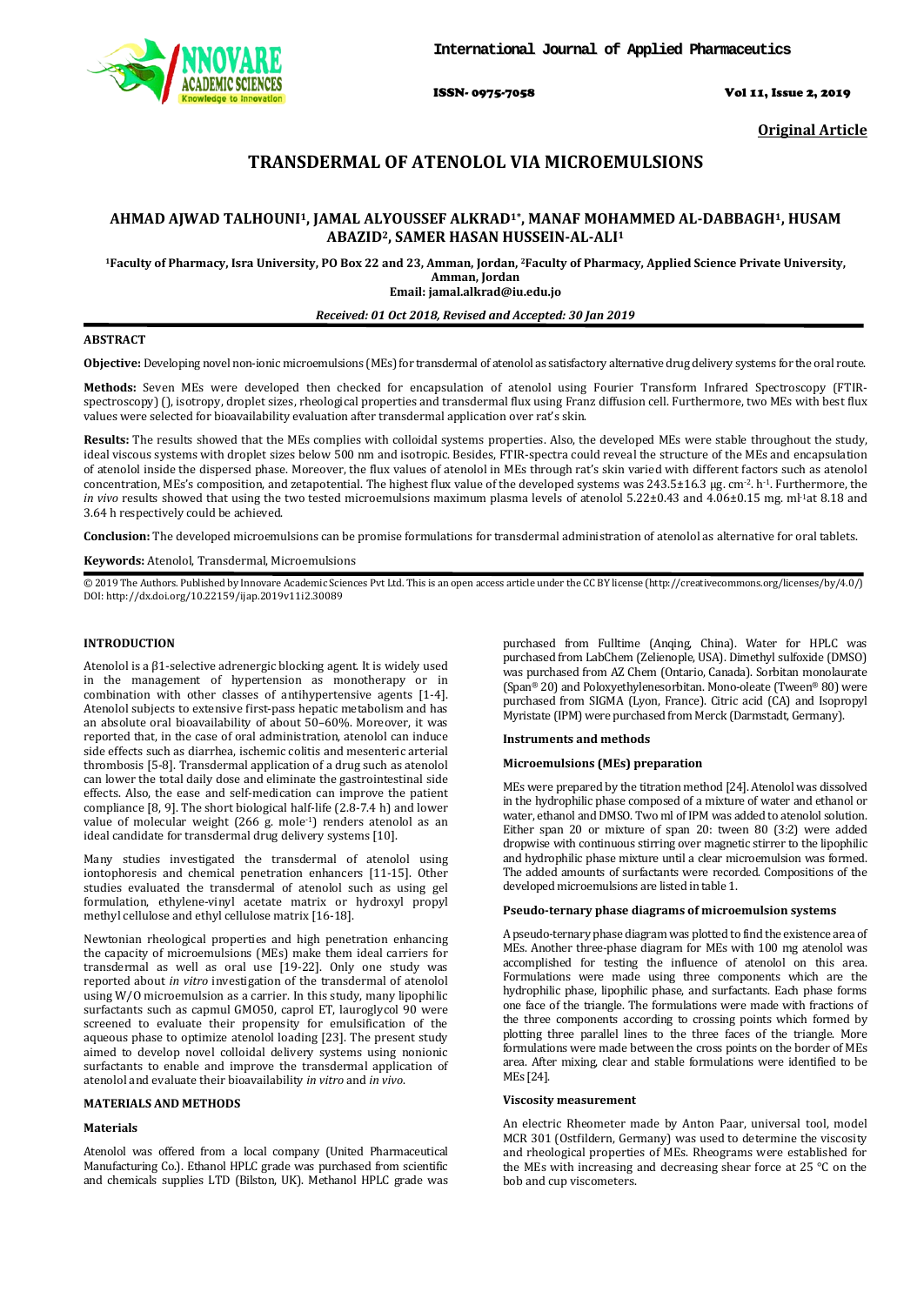| MEs           | Lipophilic phase<br>$(IPM)$ $(ml)$ | Hydrophilic phase (ml)       | <b>Atenolol</b><br>Amount (mg) | Surfactant amount<br>(m <sub>l</sub> ) | <b>Atenolol concentration</b><br>$(mg. ml-1)$ |
|---------------|------------------------------------|------------------------------|--------------------------------|----------------------------------------|-----------------------------------------------|
| ME600ts       |                                    | 3.9 (Eth: W) (70:30)         | 600                            | $2.2$ (T: S) (3:2)                     | 74.07                                         |
| ME800ts       |                                    | 5.1 (Eth: W) $(70:30)$       | 800                            | 3.1 $(T: S)$ (3:2)                     | 78.43                                         |
| ME1000-0.1CA  | 2                                  | 4.5 (Eth: W) (70:30) 0.1M CA | 1000                           | $2.9$ (T: S) (3:2)                     | 106.38                                        |
| ME900-1CA0.7  | 2                                  | 1.6 (Eth: W) (70:30) 1M CA   | 900                            | $0.1$ (T: S) (3:2)                     | 243.24                                        |
| ME900-1CA0.3  | 2                                  | 3 (Eth: W) (30:70) 1M CA     | 900                            | $1.4$ (T: S) (3:2)                     | 140.62                                        |
| ME1000dmso-s  | 2                                  | 5 (Eth: W: DMSO) (70:15:15)  | 1000                           | 3.7S                                   | 93.45                                         |
| ME1000dmso-ts | 2                                  | 5 (Eth: W: DMSO)             | 1000                           | $2.9$ (T: S) (3:2)                     | 101.01                                        |
|               |                                    | (70:15:15)                   |                                |                                        |                                               |

**Table 1: Composition of different developed MEs containing atenolol.**

Eth: ethanol, w: water, DMSO: Dimethyl sulfoxide, IPM: Isopropyl Myristate, CA: citric acid, T: Tween 80, S: Span 20.

#### **Droplet size measurement (Zeta-potential measurement)**

A laser doppler electrophoresis was carried out on the microemulsions with a Zeta-sizer made by Microtrac (Pennsylvania, USA) equipment which is capable of measuring particle size ranging between 0.8 nm to 6.54 µm, Zeta potential range-125 to+125 mV. The sample was introduced into the apparatus cell without dilution as the formation of microemulsions depends on the concentration. Samples were measured at a temperature of 32 °C without filtration.

#### **Polarized microscope**

A polarized microscope model ML9030 made by MEIJI techno (Saitama, Japan) was used for testing the isotropy of the microemulsions.

## **Fourier transform infrared spectroscopy (FTIR) measurements**

The encapsulation of atenolol, as well as the structure of the MEs, was assessed by recording spectra by FTIR-spectrometer UATR Two, Li600301 spectrum made by Perkin Elmer in LIantrisant, UK for each single component, ME with atenolol and ME without atenolol. The FTIRspectra were measured at wave numbers between 450 and 4500 cm-1.

## **Preparing rat's skin**

Wistar male rats were purchased originally from the University of Jordan and fertilized at an animal house at Isra University. All the procedures were carried out in harmony with the NIH guidelines for the care and use of laboratory animals which were approved by the Animal Ethics Committee of Isra University. The rats were shaved carefully before executing. The adipose tissues were removed from the peeled skin and excised to small pieces to fit with Franz diffusion cell surface area (with the diameter a bit larger than 10 mm) then were washed with buffer and stored in a deep freeze at a temperature below than-70 °C.

## *In vitro* **study of transdermal of atenolol using franz cell**

Franz diffusion cell is usually used for studying drug permeation through excised animal's skin [25]. Three Franz diffusion cells made by Orchid scientific in India (10 mm diameter, 5 ml acceptor volume) were used at the same time to study the transdermal of atenolol in MEs for each formulation. The cells were connected with the circulatory water bath to adjust the temperature of the cells at 32±0.1 °C. The frozen rat's skin pieces were thawed in a water bath at 32 °C immediately before using it in Franz-diffusion cells. The skin pieces were fixed directly over the acceptor compartment medium in contact with the acceptor medium. The acceptor compartment was filled with 5 ml of 75% methanol in water. Only 0.2 ml of each microemulsion was allocated over the skin using an insulin syringe. Half ml samples were withdrawn from the acceptor's orifice after 1, 3, 5, 7 and 24 h for analyzing the penetrated drug through the skin using HPLC. Each time withdrawn samples were replaced by 0.5 ml of the same acceptor medium.

#### *In vivo* **study of transdermal of atenolol in rats**

Half ml of each of ME1000dmso-sor ME1000-0.1CAwas applied over shaved area of 4 cm2 on the back of each of 4 rats weighing 270-300g for each formulation. Blood samples (0.5 ml) were collected from the rats periodically after 1, 3, 7. 11, 15, 19, and 24 h in EDTA-blood-tubes. The blood samples were centrifuged at 4000 rpm at 4 °C for 20 min. The plasma portions were transferred into new tubes then 1 ml of ethanol

was added to each tube. The tubes were centrifuged at a rate of 8000 rpm at 4 °C for 20 min. The supernatant was filtered through 0.45 µm filter and transferred to HPLC sample tube for analysis.

## **Atenolol analysis using a high-pressure liquid chromatography (HPLC) method**

Analysis was performed using chromatographic system of Thermo Scientific, Dionex Ultimate 3000 HPLC made in Germering, Germany connected with diode array detector using suitable standards. The samples were injected with a volume of 20  $\mu$ l into the mobile phase of 70% methanol at a flow rate of 0.5 ml/min and separated in column system C18 (4.6\*250 mm). The detection was carried out at a wavelength of 224 nm [26]. A calibration curve was established for concentrations of 0.05, 0.1, 0.2, 0.4, 0.8, 1 and 2 mg. ml-1 to determine the amount of penetrated atenolol through the skin and in plasma.

#### **Pharmacokinetic and statistical analysis**

Tests were triplicated then the mean and standard deviation values calculated. Origen program was used for statistical evaluation with a confidence interval of 95%. Jss is the steady-state flux is estimated from the slope at the steady state line (eq1) of plotting the cumulative  $penetrated amount per cm<sup>2</sup> (Q/A) against the time (t) as in eq. 1 [27]:$ 

$$
Q/A = J_{st}
$$
 \n
$$
\dots
$$

Where: A: skin surface area and Q: the cumulative mass penetrating a membrane.

The absorption rate constant, elimination rate constant and area under the curve were estimated from plasma level against time curve using pheonix® program (Phoenix Version 8.0, Certara, L. P.) by applying one compartment open model.

## **RESULTS**

## **HPLC method and the calibration curve**

The plotted calibration curve for measured areas under the curve against the concentrations of atenolol for concentrations between 0.05-2 mg/ml (fig. 1A) showed linearity of 99.9% and regression standard deviation of  $3.4\%$ . The detection limit was extremely lower than  $0.05$  mg. ml<sup>-1</sup> (the lowest concentration in the calibration curve) as the signal height ratio of atenolol to the noise markedly higher than 9 [28].

The straight line equation number (eq. 2) was adopted to calculate of penetrated atenolol amount:

A=1159.47 C+64.56 …………………………. (2)

Where: A: Area under the peak and C: Atenolol concentration.

For estimating the total amount of penetrated Atenolol the following developed equation (eq. 3) was developed:

$$
AT_{amount} = \left[ \begin{array}{c} (A - 64.52) \\ 1159.46 \end{array} * 5 \right] + (0.1AT_{previous-amount})
$$

## **Three phase diagrams (Pseudoternary diagram)**

The three-phase diagrams were established for MEs composed of IPM, water, ethanol and a mixture of tween 80: span 20 (3:2) without atenolol (fig. 2A) and with 100 mg atenolol (fig. 2B).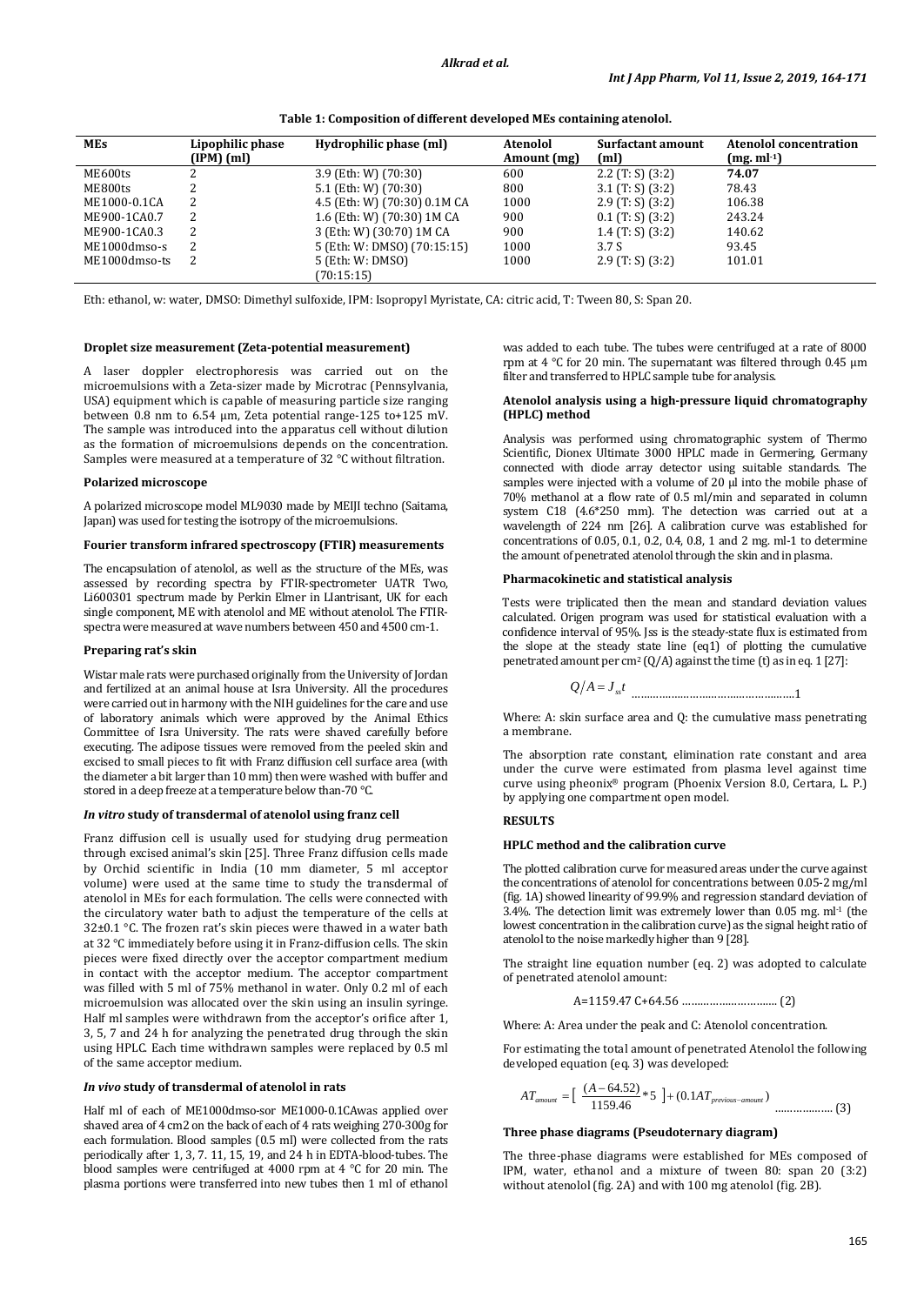

**Fig. 1: Chromatograms of atenolol using HPLC A: in standard solutions for concentration between 0.05-2 mg/ml; B: in samples taken from Franz diffusion cell after 1-24 h; C: in blood samples after transdermal application between 1-24 h**



**Fig. 2: Three phase diagrams of microemulsions (MEs) composed of IPM, water and a mixture of span 20: tween 80 (2:3) A: without atenolol; B: with atenolol**



**Fig. 3: Rheograms of developed MEs containing atenolol**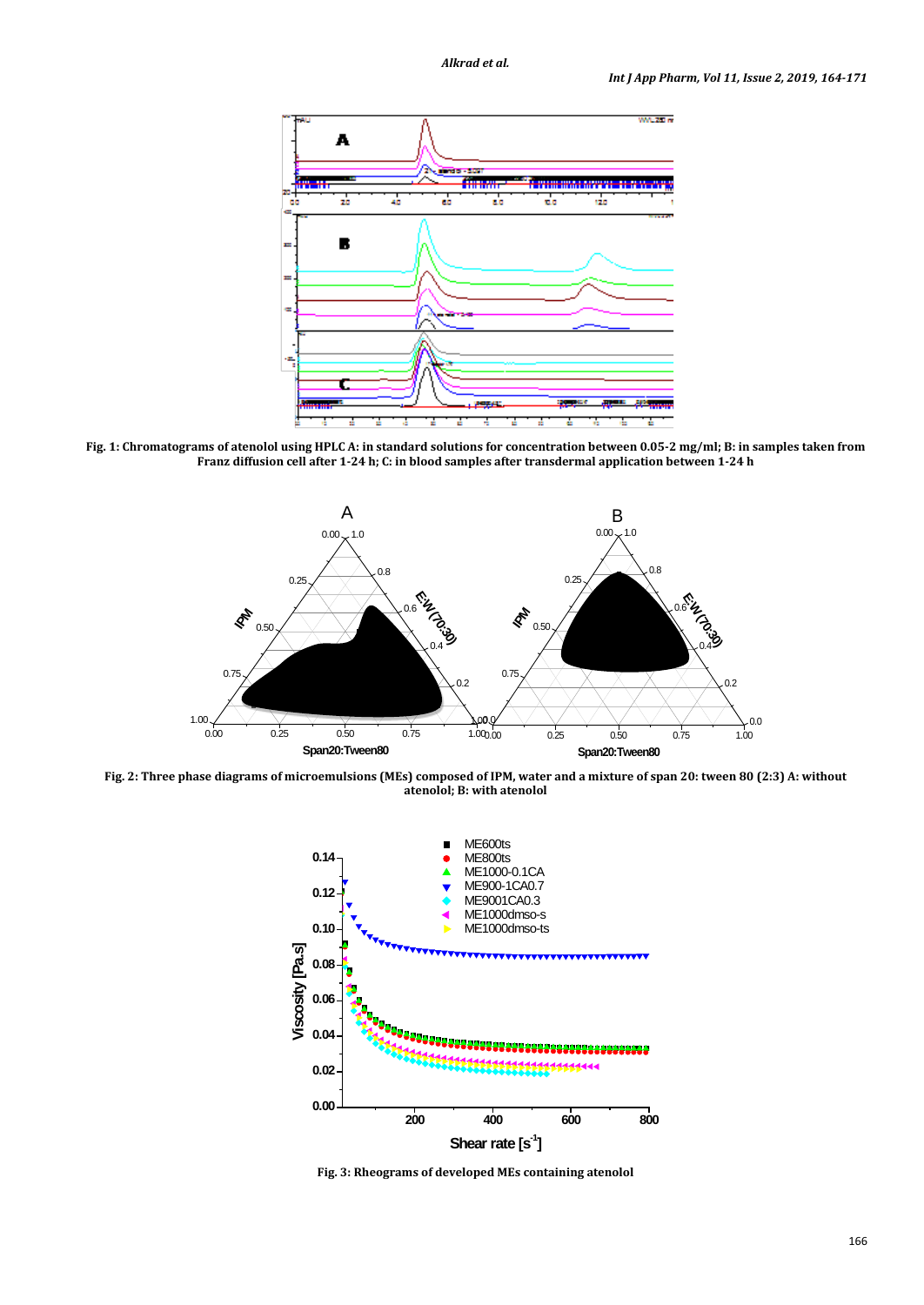The area of clear MEs free of atenolol was estimated at fractions more than 0.6 of IPM and less than 0.6 of hydrophilic phase. After addition of 100 mg of atenolol this area of ME was shifted to fractions less than 0.6 of IPM, more than 0.4 of hydrophilic phase and less than 0.6 of the surfactants. Consequently, the MEs containing atenolol consumed less surfactants amounts and solubilized higher hydrophilic phase fractions.

## **Rheological properties**

The rheological properties were determined using the bob and cup instrument with increased shear rate for different systems and the results are represented in fig. 3. The rheograms of different formulations show that the shear rate against the viscosity was constant. Accordingly, all the systems exhibited Newtonian characteristics.



**Fig. 4: Droplet size distribution curve of the ME1000 0.1CA using Zeta sizer**

| Table 2: The measured mean droplets sizes, zata potential and polydisperisty index (PDI) of different formulated microemulsions using |
|---------------------------------------------------------------------------------------------------------------------------------------|
| Zeta-sizer                                                                                                                            |

| ME                   | Mean droplet size (nm) | <b>PDI</b> | Zeta potential [mv] |
|----------------------|------------------------|------------|---------------------|
| ME600ts              | $270.1 \pm 275$        | 10.88      | 10.72               |
| ME800ts              | $163.6 \pm 60.4$       | 6.20       | 12.29               |
| MEtsfree atenolol    | $52.2 \pm 19.4$        | 2.14       | $-0.55$             |
| ME1000-0.1CA         | $107.4 \pm 28$         | 8.53       | 0.54                |
| ME900-1CA0.7         | $557+112$              | 0.16       | 0.57                |
| ME900-1CA0.3         | 550±145                | 0.30       | 3.02                |
| MECA free Atenolol   | $162.9 \pm 56.1$       | 0.27       | 1.83                |
| ME1000dmso-s         | 378±138                | 0.51       | 0.55                |
| ME1000dmso-ts        | $320 \pm 321$          | 1.74       | 4.29                |
| MEdmso free Atenolol | $139.2 \pm 41.8$       | 0.56       | 16.8                |

Data given in this table is presented as mean±SD, n=3, SD: Standard deviation, PDI: Polydispersity index



**Fig. 5: FTIR-spectra (Fourier transform infrared) of A: pure components which used in formulation the microemulsions atenolol,; B: microemulsion with atenolol and microemulsion without atenolol**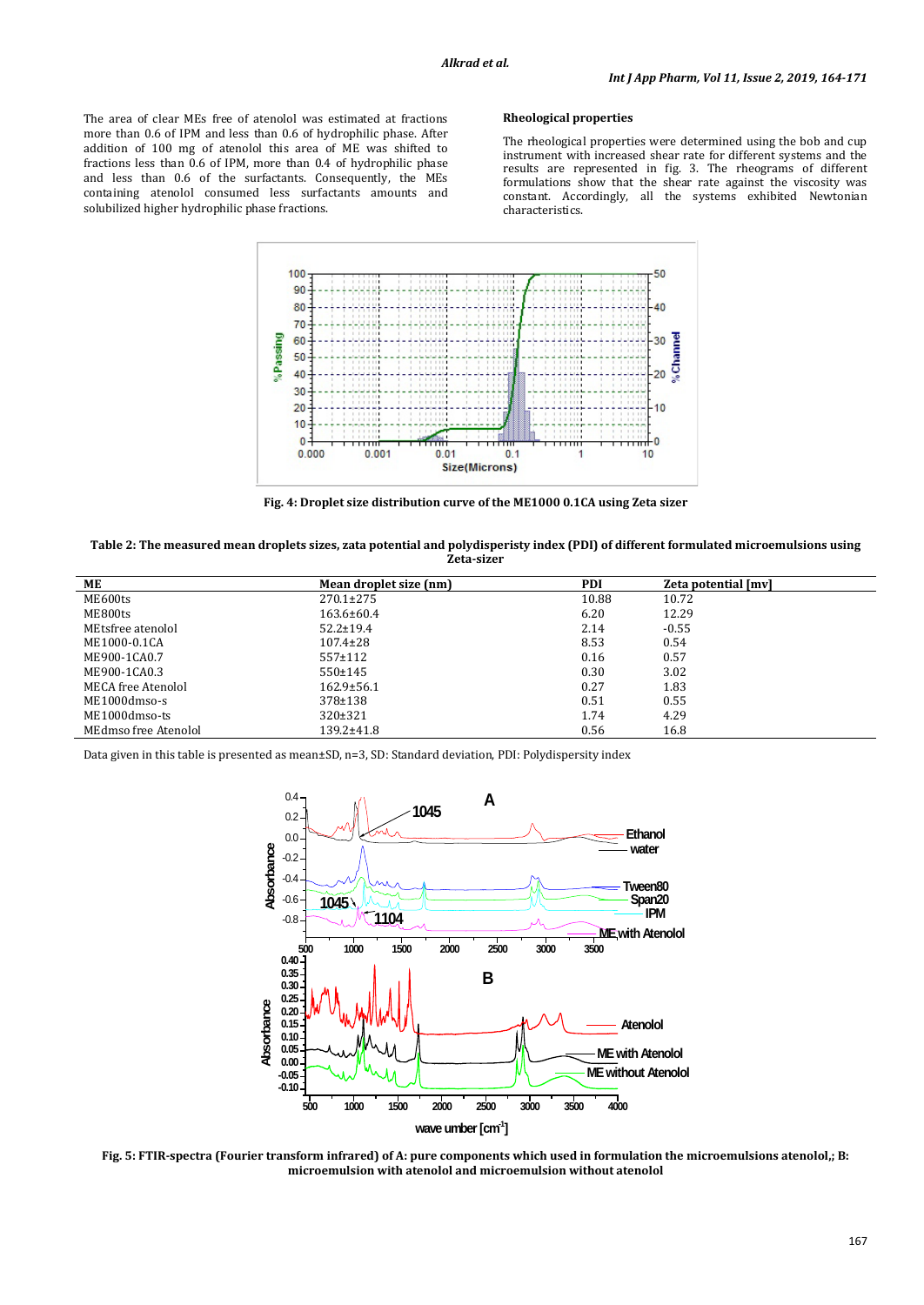#### **Droplet size measurement**

The results of zeta sizer (fig. 4) including the mean zeta, zeta potential droplets size and poly disparity index of the MEs with atenolol are summarized in table 2.

Loaded systems with atenolol containing only water and ethanol showed 270, 163 and high polydispersity index. Using 0.1 M citric acid solution reduced the droplet size to 107 nm in ME1000-0.1CA. However, droplets sizes were around 500 nm when 1 M citric acid solution was used in ME1000-1CA0.7 and ME1000-1CA0.3 with relatively low polydispersity index and zeta potential. Also, by means of DMSO as penetration enhancer increased the concentration of atenolol in MEs as well as the droplets sizes to exceed 300 nm. Measurements of the same three systems free of atenolol showed smaller droplet size in comparison to loaded systems with atenolol

Incorporation of atenolol in the ME600st and ME800st increased the zeta potential with increasing atenolol concentration from negative in case of free atenolol system to 10.7 and 12.2 mV respectively. Addition of citric acid and DMSO neutralized the effect of atenolol and these MEs showed low zeta potential. However, using span 20 alone showed lower zeta potential compared to span 20 and tween 80 systems containing DMSO. Also, the decrease in ethanol fractions and an increase in water factions in system ME1000-1CA0.3 led to an increase the zeta potential compared to system ME1000-1CA0.7. Moreover, free atenolol ME containing DMSO showed high zeta potential (16 mV) in comparison to other free atenolol MEs.

#### **Studying of atenolol encapsulation using Fourier transform infrared spectroscopy (FTIR)**

FTIR was used for studying the structure of MEs. The spectra of the different pure single ingredient used in the formulation of ME are represented in fig. 5A. Also, the spectra of ME with atenolol, ME without atenolol and atenolol are represented together in fig. 5B.

The different detected bands of the different components of MEs and their chemical bonds assignment are listed in table 3 [29].

| Table 3: The most important detected bands of the different components of MEs and their chemical bonds assignments |  |
|--------------------------------------------------------------------------------------------------------------------|--|
|--------------------------------------------------------------------------------------------------------------------|--|

| Bands $(cm-1)$                                             | Assignment                                                                              |
|------------------------------------------------------------|-----------------------------------------------------------------------------------------|
| 450-830 which observed in ME, tween 80 and span 20 spectra | C-C and C-H bending                                                                     |
| 1045                                                       | C-O stretching of Ethanol                                                               |
| 1104                                                       | C-O stretching of IPM                                                                   |
| 1092 in tween 80 and 1088 in span20 spectra                | C-O stretching                                                                          |
|                                                            | (disappeared to be weaker bands in IPM at 1118 and 1189 cm <sup>-1</sup> in ME spectra) |
| 1720-1740                                                  | C=O ester group stretching of IPM                                                       |
| 2700 to 3000                                               | C-H stretching of IPM                                                                   |
| 3100-3671                                                  | OH, C-H stretching and bending                                                          |
|                                                            |                                                                                         |

ME-spectrum was similar to IPM-spectrum which represents the outer phase of the ME except for the band between 2700-3000 which is possibly related to carbon chains of span 20 and tween 80. The declining of C-O stretching and appearing C-H stretching indicates that sorbitol ring and an ester bond in tween 80 and span 20 oriented to inside the hydrophilic phase where carbon chains of the side groups oriented to the outer surface of the droplets in the outer phase. Moreover, FTIR-spectra of MEs with and without atenolol were similar and the bands of atenolol disappeared from ME-spectrum with AT. However, C-O stretching at wavelength 1045 cm<sup>-1</sup> of ethanol appeared in ME-FTIR-spectrum near of C-O stretching of IPM.

#### **Transdermal studying using Franz diffusion cell**

Seven MEs containing atenolol were developed to study the transdermal of atenolol using MEs as carriers. Ethanol was used as a cosolvent in the formulation. Also, 0.1 and 1 M citric acid solutions were added to the hydrophilic phase as a buffering agent to improve the solubility of atenolol in the hydrophilic phase in three of the developed MEs. Besides, the effect of DMSO as penetration enhancer atenolol was studied in two other MEs; one of them was stabilized with span 20 and the second with mixture of tween 80 and span 20.

The *in vitro* transdermal testing for atenolol was performed using Franz diffusion cell through shaved rat's skin over 24h. The penetrated atenolol was quantified by removing 0.5 ml samples from the acceptor and analyzing the musing HPLC (fig. 1B).

Penetrated atenolol amounts per cm<sup>2</sup> were assessed over 24 h and the cumulative measured amounts per cm<sup>2</sup> plotted against the time. Transdermal profiles for different formulations are represented in fig. 6.

The Flux (Jss) and lag time (tlag) were calculated from the slope and from intersect with time axis respectively of the line at steady state (eq.1). The results are tabulated in table 4.



**Fig. 6: Cumulative transdermal of atenolol from different formulated MEs over 24 h using Franz diffusion cell. Data given in this** fig. **is presented as mean±SD, n=3, SD: Standard deviation**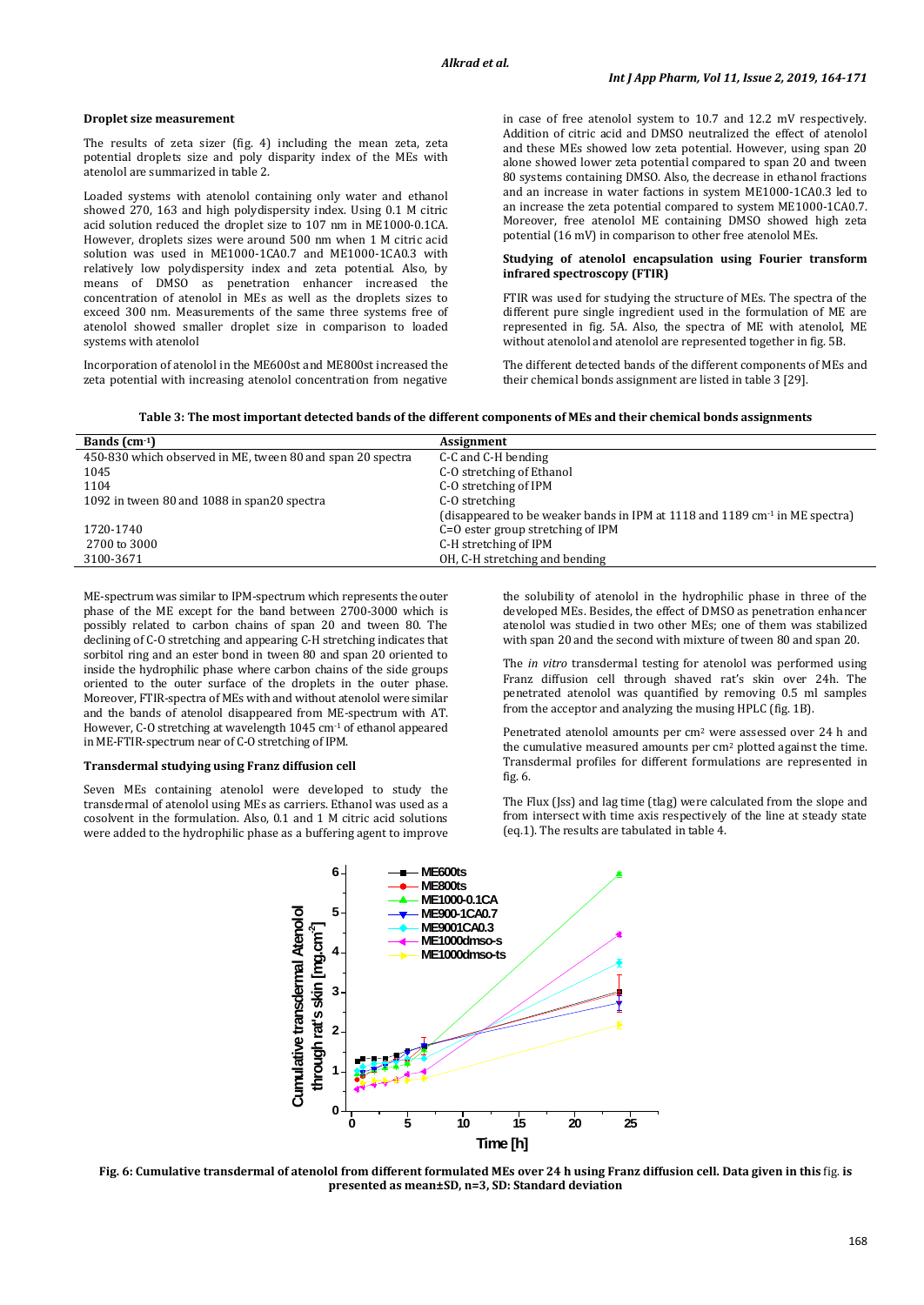| <b>MEs</b>    | Flux (Jss) $\mu$ g. cm <sup>-2</sup> . h <sup>-1</sup> | Tlag (h) |
|---------------|--------------------------------------------------------|----------|
| ME600ts       | $81.9 \pm 2.28$                                        | 0.8      |
| ME800ts       | $111.8 \pm 5.7$                                        |          |
| ME1000-0.1CA  | $243.5 \pm 16.3$                                       | 3.5      |
| ME900-1CA0.7  | $123.3 \pm 19.2$                                       |          |
| ME900-1CA0.3  | $111.7 \pm 42.1$                                       | 2.4      |
| ME1000dmso-s  | $190.3 \pm 21.3$                                       | 2.4      |
| ME1000dmso-ts | $67.9 \pm 14.8$                                        | 2.6      |

**Table 4: The flux of different formulated microemulsions (MEs) through rat's skin using Franz diffusion cell**

Data given in this table is presented as mean±SD, n=3, SD: Standard deviation

Tlag: lag time ME1000-0.1CA had the highest flux where the ME1000dmso-s had the second value of flux among developed microemulsions. ME800ts which has a similar composition as ME600ts but higher concentration showed an increase in flux from 81.9 to 111.8 μg. cm<sup>-2</sup>. h<sup>-1</sup>. However, stabilization of microemulsion using span 20 and tween 80 in ME1000dmso-ts with the aid of DMSO as penetration enhancer reduced the flux from 190.3 to 67.9  $\mu$ g. cm<sup>-2</sup>. h<sup>-1</sup>. Moreover, the increase in the concentration of citric acid from 0.1 to 1 M to increase the solubility of atenolol and reverse the ratio of hydrophilic phase (ethanol: water) from 70:30 to 30:70 in ME900-1CA0.3and ME900-1CA0.7 respectively led to decrease in the flux.

#### *In vivo* **transdermal of atenolol loaded microemulsion penetration study**

The transdermal bioavailability of atenolol loaded microemulsion was studied by applying each of ME1000-0.1CA and system ME1000dmso-s which showed the best *in vitro* flux on 4 shaved rat's skin. The penetrated amount of atenolol through the skin in plasma was quantified in 0.5 ml collected blood samples over 24 h using HPLC-method (fig. 1C). The two plasma level time curves over 24 h are represented in fig. 7. Furthermore, elimination rate constant half-life (K10\_HL), the area under the curve (AUC), the absorption rate constant half-life (K01\_HL), time of maximum absorption (tmax) and maximum concentration (Cmax) were calculated using phoenix program. Results are summarized in table 5.



**Fig. 7: Plasma level time curve of atenolol in rats from ME1000 0.1CA; and ME1000dmso-s. Data given in this** fig. **is presented as mean±SD, n=3, SD: Standard deviation**

| Table 5: The different transdermal bioavailability parameters of atenolol using pheonix program including elimination rate constant    |
|----------------------------------------------------------------------------------------------------------------------------------------|
| half-life (K10_HL), the area under the curve (AUC), the absorption rate constant half-life (K01_HL), time of maximum absorption (tmax) |
| and maximum concentration (Cmax) of ME1000m0.1CA and ME1000dmso-s                                                                      |

| Parameter  | Units            | <b>ME1000-0.1CA</b> | CV%   | ME1000dmso-s     | CV%    |
|------------|------------------|---------------------|-------|------------------|--------|
| <b>AUC</b> | mg. $h.$ m $l-1$ | 285.54±61.11        | 21.40 | 39.99±8.37       | 20.93  |
| K01_HL     |                  | $0.91 \pm 0.13$     | 14.33 | $0.99 \pm 0.25$  | 24.86  |
| K10 HL     |                  | $45 \pm 11.86$      | 26.36 | $26.17 \pm 7.59$ | 29.04  |
| $CL_F$     | $ml. h-1$        | $1.84 \pm 0.39$     | 21.42 | $11.69 \pm 2.45$ | 20.95  |
| Tmax       |                  | $5.22 \pm 0.43$     | 8.18  | $4.85 \pm 0.69$  | 14.184 |
| Cmax       | $mg. ml-1$       | $4.06 \pm 0.15$     | 3.64  | $0.93 \pm 0.05$  | 5.63   |

Data given in this table is presented as mean±SD, n=3, SD: Standard deviation

The maximum times of absorption and the absorption half-lives of the two MEs were similar. The maximum concentration of ME1000- 0.1CA was 4.06 mg. ml<sup>-1</sup> and in the case of ME1000dmso-s was 0.93 mg. ml<sup>-1</sup>. Also, no lag time was observed for two formulated system. Furthermore, the calculated AUC showed higher bioavailability of ME1000-0.1CA more than 7 folds in comparison toME1000dmso-s. However, the plasma level of atenolol increased rapidly and decreased very slowly to remain relatively high at over 24 h.

## **DISCUSSION**

Using FTIR-spectroscopy, incorporation of atenolol inside the MEs and distribution of ethanol in the external phase with IPM could be proved. Construction of three-phase diagram helps to prepare a stable homogeneous system of water and oil with as little surfactant as possible that can be diluted with water in all proportions without phase separation [30]. However, the observed shifting in required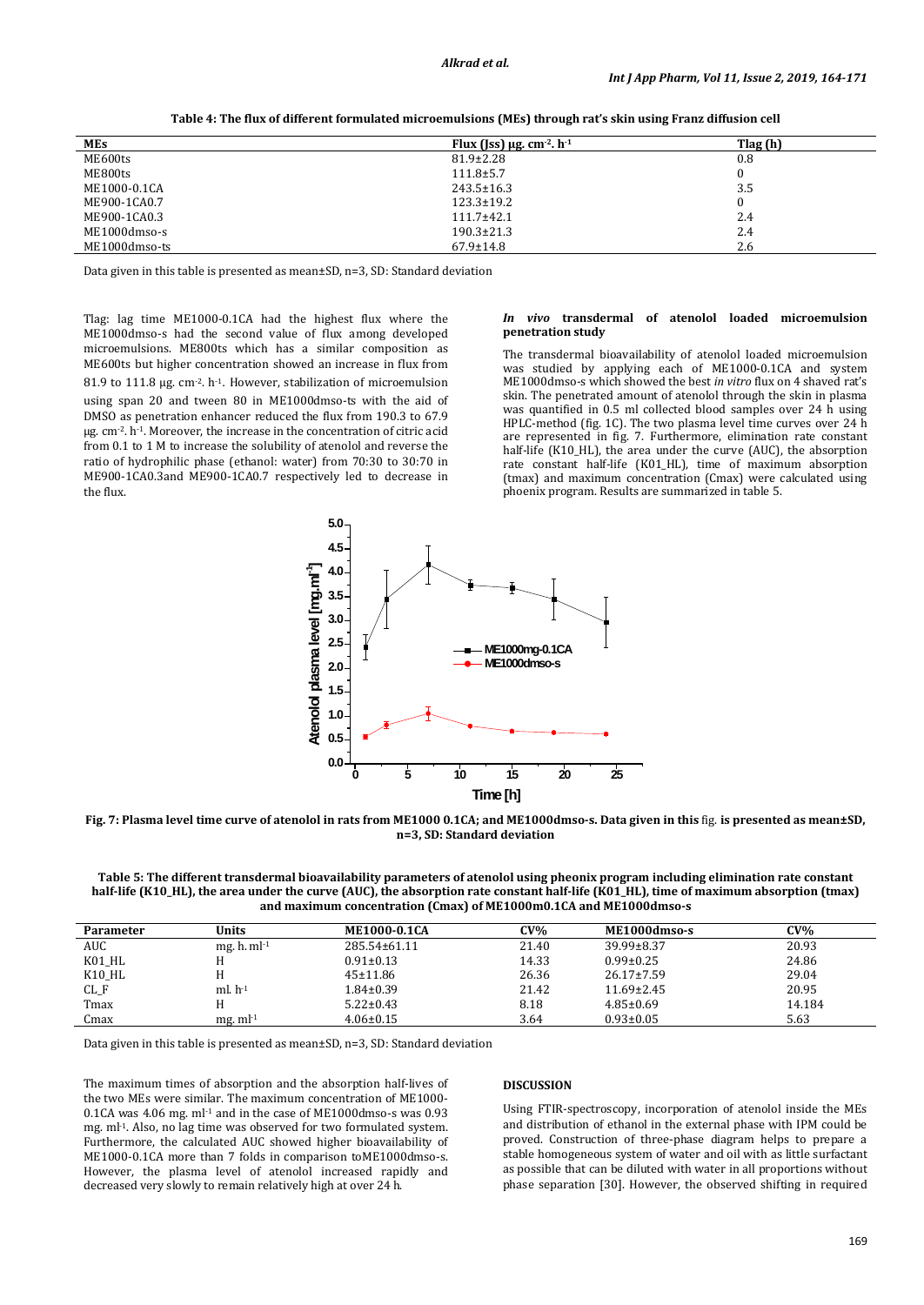fractions for forming clear MEs in the three-phase diagram towards more fractions of hydrophilic phase can be explained by the change in the polarity of the hydrophilic phase because of the presence of atenolol which led in its turn to change in the interfacial tension. As a result, the solubility of the hydrophilic phase was increased after the addition of atenolol.

Furthermore, all systems had Newtonian properties with relatively low viscosity which impart them good favorable properties for penetration through the skin [31]. The viscosities of different formulations were similar and less than 0.1 Pa. s. However, ME900- 1CA0.7 showed the highest viscosity compared to other MEs which may be attributed to the small amount of used surfactants (0.1 ml) and hydrophilic phase volume (1.4 ml). The ME900-1CA0.3 had the lowest viscosity which may be related to the hydrophilic phase composition.

The droplet size is an important factor in controlling the rate and extent of drug release as well as permeation of drugs through the skin. ME1000-0.1CA which had the smallest droplet size showed a good penetration through rat's skin and a higher flux than other formulated systems

The droplet size of the MEs varied between 100-500 nm which complied with the colloidal system's characteristics [32]. Furthermore, low droplet size of free atenolol in comparison to the same composition loaded atenolol systems gave another proof of encapsulation of atenolol inside the inner phase.

Hence, a sufficient volume of hydrophilic phase had to be used to solubilize atenolol before addition to 2 ml of lipophilic phase, the consumed surfactant amount varied with the varying volume of encapsulated hydrophilic phase and its composition.

The *in vitro* transdermal using Franz diffusion cell didn't show a consistent correlation between the flux and atenolol concentration in MEs according to fick's law but was more related to MEs compositions of hydrophilic phase, surfactants type and droplet size [33].

Using 0.1M citric acid as buffering agent led to an increase the solubilized atenolol in ME, decrease the droplet size, decrease the zeta potential and increase in the flux. However, further increasing in citric acid concentration to 1M increases the incorporated atenolol and the droplet size. Hence, the flux of atenolol decreased.

DMSO as penetration enhancer didn't enhance the penetration in case of ME1000dmso-st. Conversely, DMSO enhanced the penetration of atenolol in system ME1000dmaso-s which was stabilized using span 20 only which may be attributed to the small structure of span 20 in comparison to tween 80 and hydrophilic property of tween 80. Moreover, a greater volume of span 20 was consumed for stabilizing ME1000dmso-s in comparison to ME1000dmso-st which also may be related to a small structure of span 20. However, the developed microemulsion ME1000-0.1CA and ME1000dmso-s showed higher flux (243.5±16.3 and 190.3±21.3 µg. cm-2. h-1 respectively) in comparison to the reported best-developed microemulsions by Dhingani *et al.* (140.69 µg. cm-2. h-1) [23]. Furthermore, the evaluated AUC (12.4±3.06\*10-3 mg. h. ml-1) of atenolol in ethylene-vinyl acetate (EVA) matrix system containing polyoxyethylene-2-oleyl ether was much lower than estimated in our study [17].

ME1000-0.1CA showed higher flux and bioavailability in comparison to ME1000dmso-s which may be associated to the lower droplet size and the higher concentration of atenolol in ME1000-0.1CA compared to ME1000dmso-s. Furthermore, the transdermal application of both two systems maintained a high plasma level over 24 h during the investigation.

### **CONCLUSION**

The flux of atenolol didn't correlate always with the concentration of atenolol. Contrariwise, it related with surfactant nature, the composition of the inner phase or even with zeta potential. However, the composition of MEs, their influence on zeta potential and the impact of their zeta potential on the transdermal (that the nonionized form is preferable for penetration through cell membranes) need more investigation.

In the present study, atenolol could be incorporated successfully in novel microemulsions which showed rapid and high transdermal flux with a relatively constant and high plasma level of atenolol during 24 h.

#### **AUTHORS CONTRIBUTIONS**

All the author have contributed equally

#### **CONFLICT OF INTERESTS**

Declared none

#### **REFERENCES**

- Barrett AM, Carter J, Fitzgerald JD, Hull R, Le Count D. A new type of cardioselective adrenoceptive blocking drug. Br J Pharmacol 1973;48:340.
- 2. Harry JD, Knapp MF, Linden RJ. Proceedings: antagonism by ICI 66082 of the effects of electrical stimulation on the right ansasubclavia of the dog. Br J Pharmacol 1974;50:457-8.
- 3. Heel RC, Brogden RN, Speight TM, Avery GS. Atenolol: a review of its pharmacological properties and therapeutic efficacy in angina pectoris and hypertension. Drugs 1979;17:425–60.
- 4. William H, Frishman MD. Atenolol and timolol, two new systemic βadrenoreceptor antagonists.N Engl J Med 1982;306:1456–62.
- 5. Fitzgerald JD, Ruffin R, Smedstad KG, Roberts R, McAinsh J. Studies on the pharmacokinetics and pharmacodynamics of atenolol in man. Eur J Clin Pharmacol 1978;13:81-9.
- 6. ASHP. AHFS Drug information, AHFS, MD, USA; .2002. p. 1586.
- Kim J, Shin SC. Controlled release of atenolol from the ethylenevinyl acetate matrix. Int J Pharm 2004;273:23-7.
- 8. Schoellhammer CM, Blankschtein D, Langer R. Skin permeabilization for transdermal drug delivery: recent advances and future prospects. Expert Opin Drug Delivery 2014;11:393-407.
- 9. Shingade GM, Quazi A, Sabale PM, Grampurohit ND, Gadhave MV, Jadhav SL, *et al.* Review on: recent trend on transdermal drug delivery system. J Drug Delivery Ther 2012;2:66-75.
- 10. Reeves PR, Barnfield DJ, Longshaw S. Disposition and metabolism of atenolol in animals. Xenobiotica 1978;8:305–11.
- 11. Inal O, Kiliçarslan M, Ari N, Baykara T. *In vitro* and *in vivo* transdermal studies of atenolol using iontophoresis. Acta Pol Pharm 2008;65:29-36.
- 12. Anroop B, Ghosh B, Parcha V, Khanam J. Transdermal delivery of atenolol: effect of prodrugs and iontophoresis. Curr Drug Delivery 2009;6:280-90.
- 13. Nair A, Reddy C, Jacob S. Delivery of a classical antihypertensive agent through the skin by chemical enhancers and iontophoresis. Skin Res Technol 2009;15:187-94.
- 14. Keerthi H, Panakanti PK, Yamsani MR. Design and characterization of atenolol transdermal therapeutic systems: enhancement of permeability via iontophoresis. PDA J Pharm Sci Technol 2012;66:318-32.
- 15. Pawar KR, Smith F, Kolli CS, Babu RJ. Effect of lipophilicity on microneedle-mediated iontophoretic transdermal delivery across human skin *in vitro*. J Pharm Sci 2013;102:3784-91.
- 16. Macgregor JM, Rush JE, Rozanski EA, Boothe DM, Belmonte A, Freeman LM. Comparison of pharmacodynamic variables following oral versus transdermal administration of atenolol to healthy cats. Am J Vet Res 2008;69:39-44.
- 17. Shin SC, Choi JS. Enhanced bioavailability of atenolol by transdermal administration of the ethylene-vinyl acetate matrix in rabbits. Eur J Pharm Biopharm 2003;56:439–43.
- 18. Amjad M, Ehtheshamuddin M, Chand S, Hanifa MS, Asia R, Kumar GS. Formulation and evaluation of transdermal patches of atenolol. ARPB 2011;2:109-19.
- 19. Vishal Y, Prakash J, Kishor K, Anjali B, Shailaja D. Preparation and evaluation microemulsion containing an antihypertensive drug. Int J Appl Pharm 2018;10:138-46.
- 20. Sahar MF, Shadeed G, El-Syed AK, Gehad AA, Mamdouh MG, Sohier AE. Formulation and evaluation of etodolac lecithin organogel transdermal delivery systems. Int J Pharm Pharm Sci 2015;7:325-34.
- 21. Lavanya N, Aparna C, Umamahesh B. Formulation and evaluation of glipizide microemulsion. Int J Pharm Pharm Sci 2016;8:171-6.